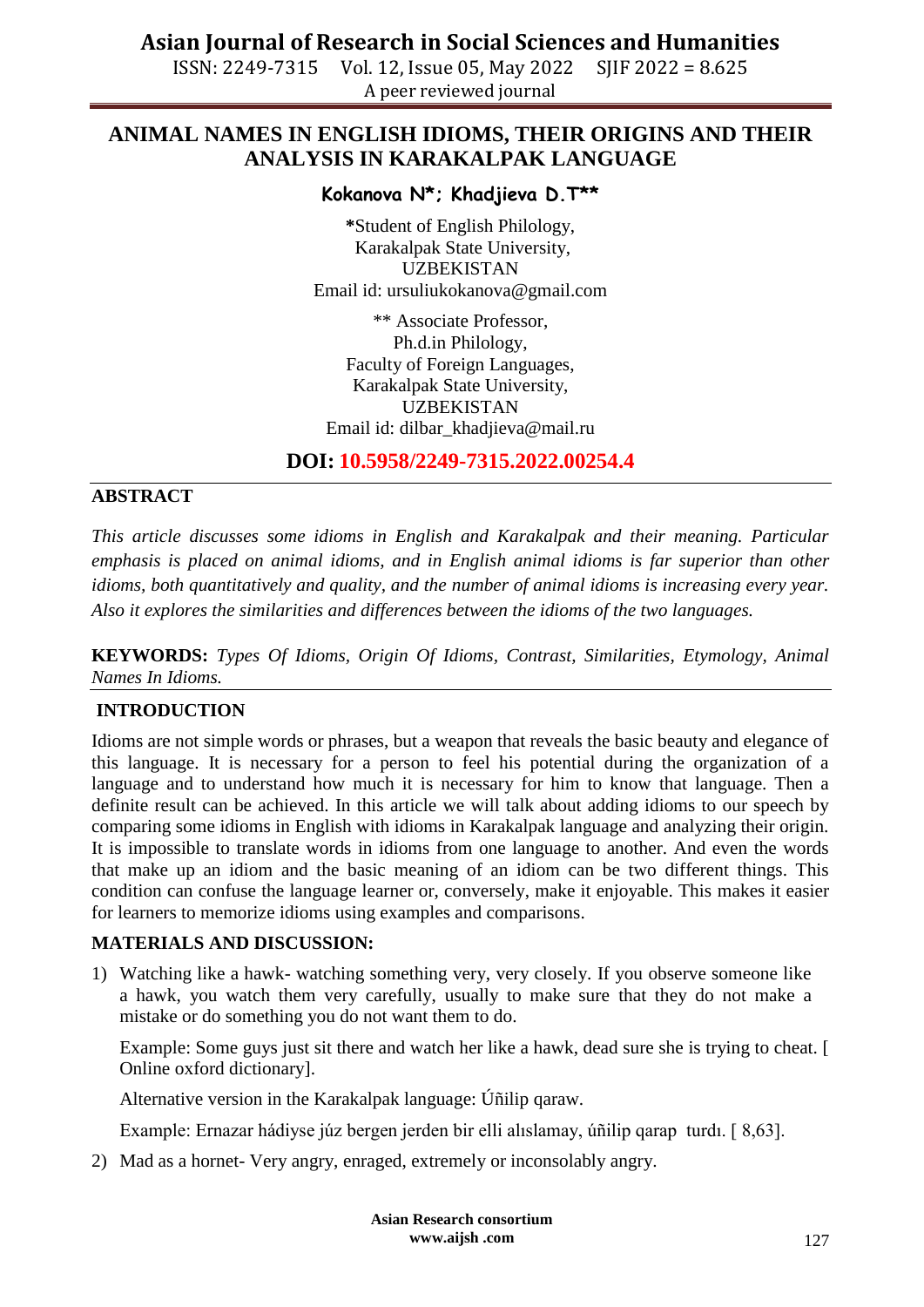ISSN: 2249-7315 Vol. 12, Issue 05, May 2022 SJIF 2022 = 8.625 A peer reviewed journal

Also, mad as hell or hops or a wet hen.

Example: I was mad as a hornet when I was late for the meeting yesterday. [ Online oxford dictionary].

Alternative version in the Karakalpak language: Qabağınan qar jawıw, kirpiginen muz tamıw, qabağına tas baylanıw.

Example: Baslıq qabağınan qar jawıp kelip, hámmege sebepsizden dákki bere basladı. [ 4, 106]

3) Like shooting fish in a barrel-Ridiculously easy that means easy to do something. Very simple action to do.

Example: Nowadays learning languages is like shotting fish in a barrel for youngsters. [ Online oxford dictionary].

Alternative version in the Karakalpak language: Qamırdan qıl suwırğanday

Example: Iziniñ tuyıqlığın bilip, qamırdan qıl suwırğanday ásten basladı. [4,107.].

4) Open a can of worms- to create or improve a complicated situation in which doing something to correct a problem leads to many more problems. Instead of solving the problem, creat another ones.

Example: He did not try to solve the issue and did not risk because he did not want to open a can of worms.[ Online oxford dictionary ]

Alternative version in the Karakalpak language: Qas qoyaman dep, kóz shığarıw.

Example: Madina júzege kelgen máseleni sheshiw ushın háreket etip edi biraq ol qas qoyaman dep kóz shığardı. [7, 57 ]

5) A little bird told me (a little bird whispered me)- said to mean that you are not going to say how you found out about something or some actions or who told it to you.

Example: A: Is tomorrow your birthday?

B: Yes, how did you know about this?

A: A little bird whispered me. [Online oxford dictionary].

Alternative version in the Karakalpak language: Uzın qulaqlardan esitiw, tesik qulaq esitedi

Example: Erteñ Nızamnıñ toyı ekenligin uzın qulaqlardan esittik. Xabardar qılmapsız? [7, 118 ]

6) As quiet as a mouse-Silent, without noise.

Example: Anna came home as quiet as a mouse. [Online oxford dictionary].

Alternative version in the Karakalpak language: Ayağınıñ ushında, qoy awzınan shóp almağan.

Example: Asılbek uyıqlap atırğan adamlardı oyatıp jibermew ushın ayağınıñ ushında háreketlendi. [7, 233]

7) Horse sense- sound practical sense and do something logically.

Example: Mike has got horse sense to do anything in his life. [ Online oxford dictionary].

Alternative version in the Karakalpak language: Aqılğa salıw.

Example: Azamat hár bir isti aqılğa salıp,qabırğası menen keñesip islegendi jón kóredi. [4,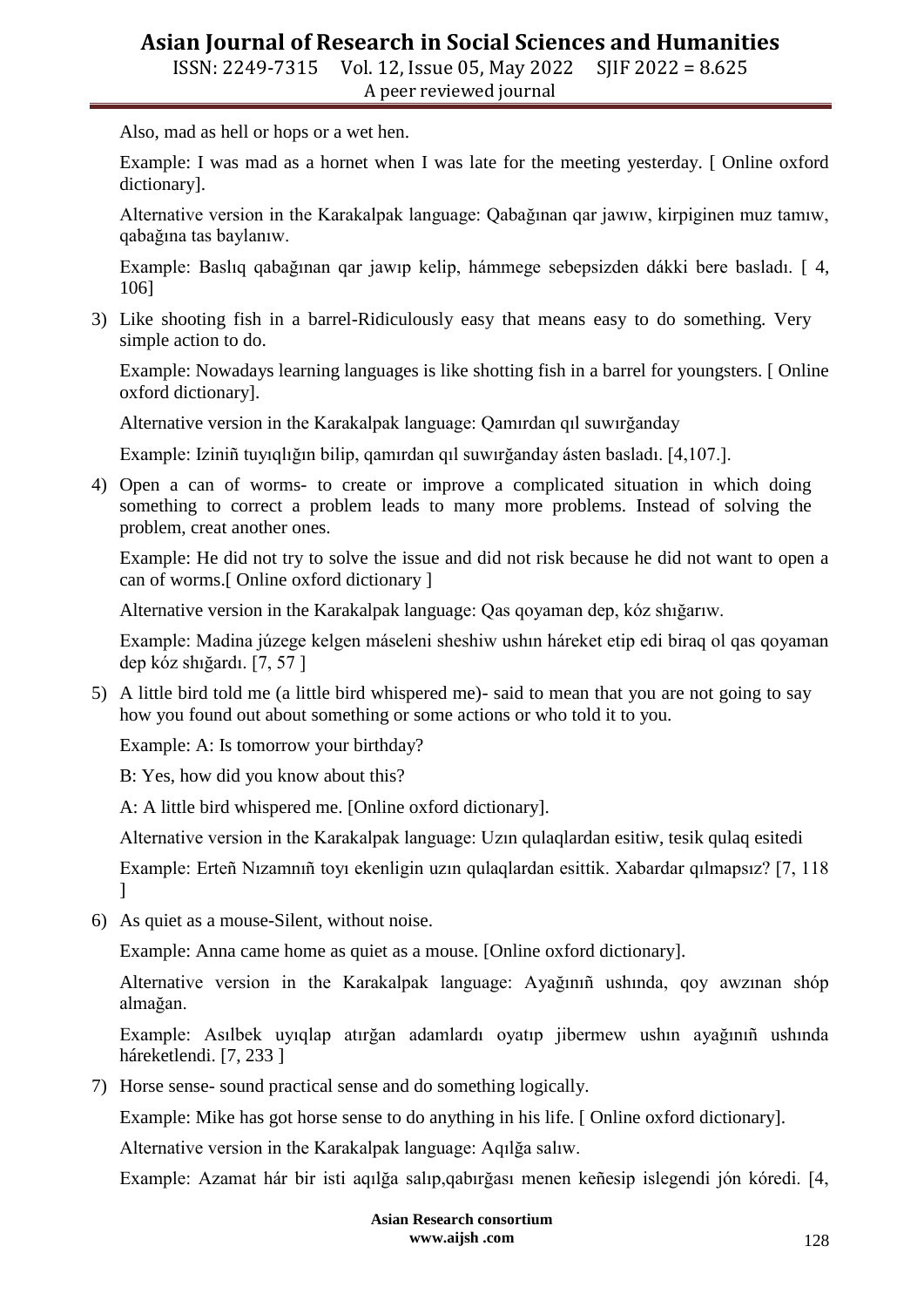ISSN: 2249-7315 Vol. 12, Issue 05, May 2022 SJIF 2022 = 8.625 A peer reviewed journal

40].

8) Go to the dogs- to become ruined, to change to a much worse condition.

Example: Caleb's new bussines has gone to the dogs recently. [ Online oxford dictionary].

Alternative version in the Karakalpak language: Isi júrispew, isi oñınan kelmew.

Example: Maqset qansha háreket etsede báribi isi júrispedi. Tağdırğa jazğanın tadbir menen ózgerte almadı. [4, 91].

9) Dog-eat-dog- marked by destructive or ruthless competition, without self-restraint.

Example: Some businesses is dog-eat-dog system[ Online oxford dictionary].

Alternative version in the Karakalpak language: Otı órre janbaw.

Example: Bul eki shaxstıñ otı heshqashan órre janbaydı. Sebebi azğantay kemshilik ústinde kelispewshilik payda boladı. [4, 128].

10) Be top dog- a person, group, or nation that has acquired a position of several things or people.

Example: He was top dog in the city. [ Online oxford dictionary].

Alternative version in the karakalpak language: Bası qasında bolıw, bas bolıw.

Example: Dán tógilgennen baslap, qırman tigilgenge shekem jumıstıñ basında bolğan usı-Berdaq. [7,73 ]

11) Weasels out of something- Weasels have a reputation for being sneaky. If a person " weasels out of" some responsibility, it means that they abandon their responsibility or commitment in a way that is sneaky or cowardly.

Example: Jane never finishes her tasks so that she always tries to be a weasel out of work. [ espressoenglish.net].

Alternative version in the Karakalpak language: At ústinde qaraw.

Example: Ernazardıñ pikirinshe ol hámme nársege at ústinde qaraydı hám berilgen tapsırmanı orınlawdan bas tartadı. [4, 46].

12) Let sleeping dogs lie- If you make a suggestion to " let sleeping dogs lie", it means not to talk about things in the past that might cause problems if you mention them today. This idiom comes from the fact that a sleeping dog is peaceful, but if you wake it up, it might be angry and bite you.

Example: Jane never finishes her tasks so that she always tries to be a weasel out of work. [espresso english.net].

Alternative version in the Karakalpak language: Jatqan jılannıñ quyrığın basıw.

Example: Jatqan jılannıñ quyrığın bastırdıñ,

Áskerdi úrkitip, qashtırdıñ. [4, 79];

#### **CONCLUSION**

Among the expressions mentioned above there are words that date back to 1300 or 1800 and have recently appeared. The main thing is that each idiom strengthens the vocabulary of the language and makes it one of the world's languages. By arranging these idioms, we can understand English society and culture not only through words but also through their origins. By this way we can increases the student's interest in the language and encourages research. The idioms are very